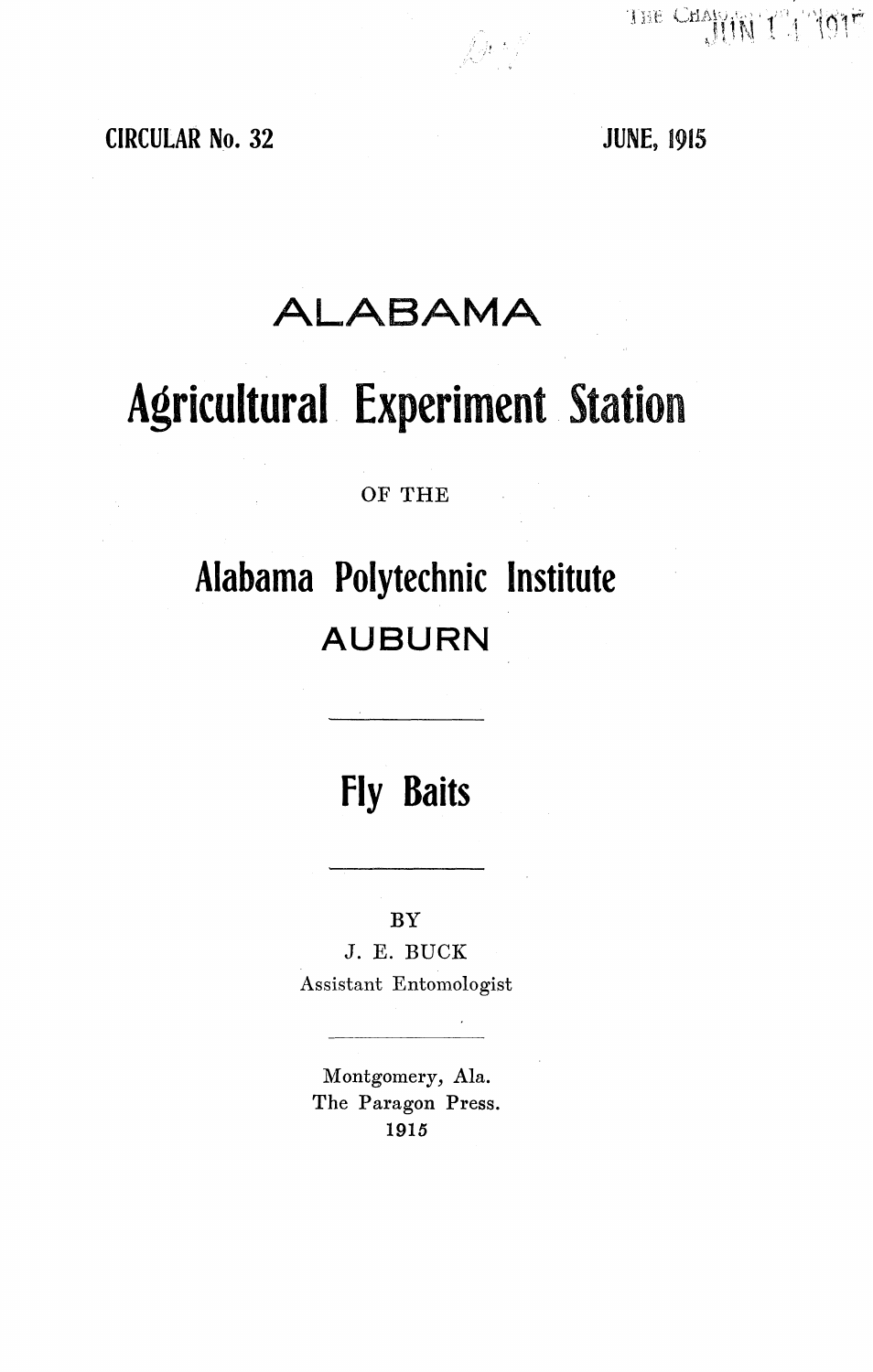#### COMMITTEE OF TRUSTEES ON EXPERIMENT STATION.

#### STATION STAFF.

**C. C. THACH, President of the College.**

| J. F. DUGGAR, Director of Experiment Station and Extension. |  |  |  |  |  |
|-------------------------------------------------------------|--|--|--|--|--|
|                                                             |  |  |  |  |  |

#### **AGRICULTURE:**

- J. F. Duggar, Agriculturist.
- E. F. Cauthen, Associate.
- M. J. Funchess, Associate.
- J. T. Williamson, Field Agent.
- D. J. Burleson, Assistant.
- 0. H. Sellers, Assistant.
- H. B. Tisdale, Assistant.

VETERINARY **SCIENCE:**

- C. A. Cary, Veterinarian.
- H. C. Wilson, Hog'Cholera Expert.\*
- L. F. Pritchett, Assistant.

#### **CHEMISTRY:**

- J. T. Anderson. Chemist, Soils and Crops.
- C. L. Hare, Physiological Chemist.
- S. Adler, Assistant.
- **JUNIOR AND HOME ECONOMICS EXTENSION:**
- L. N. Duncan, Superintendent.\*
- Miss Madge J. Reese, Assistant.\*
- J. C. Ford, Assistant.\*

**I. B. Kerlin, Assistant.** Nellie M. Tappan, **Home Economics. \*\***

**BOTANY:**

J. S. Caldwell, **Botanist.** A. B. Massey, **Assistant.**

**PLANT PATHOLOGY:**

F. A. Wolf, **Pathologist.**

**HORTICULTURE:**

**Earnest** Walker, **Horticulturist**

J. C. C. Price, **Associate.**

**G. V. Stelzenmuller, Field** A gent.

**ENTOMOLOGY:**

**W. E. Hinds. Entomologist.** F. L. Thomas, **Assistant.**

E. A. Vaughan, Field Asst.

#### **ANIMAL INDUSTRY:**

- G. S. Templeton, **Animal Husbandman.**
- **E. S. Girton, Assistant.**
- N. A. Negley, **Assistant.\***
- **E. Gibbens, Assistant.**

\*In cooperation with United. States Department of Agriculture. \*\*In cooperation with Alabama Girl's Technical Institute.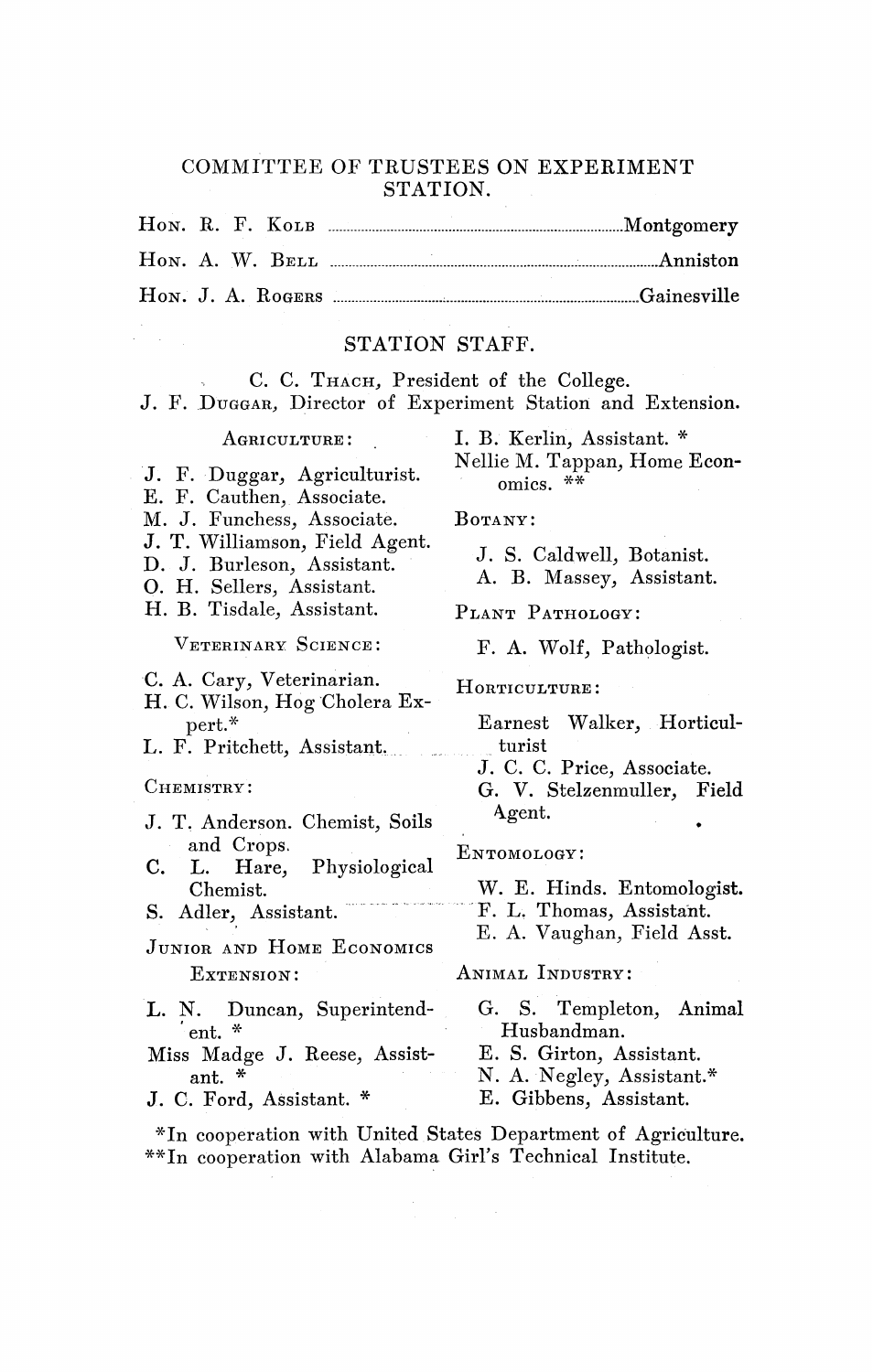# **FLY BAITS.**

## By J. E. Buck, Assistant Entomologist.\*

Fly traps of various types have come into use in recent years and have been used quite extensively in campaigns against the house fly *(Musca domestica.)* No very extensive efforts have been made to determine the most attractive baits to use. The work of Dr. A. W. Morrill of the Arizona Experiment Station has, perhaps, been the most extensive cffort made along this line. Where flies are numerous, almost anything which they ordinarily visit will attract them, but with many other attractions about it is certainly desirable to have the most attractive bait possible for use in traps.

The writer conducted over fifty tests during the summer and fall of 1914 about the barns of the Alabama Experiment Station for the purpose of determining the relative attractivness of a number of fly baits.

### METHOD OF MAKING TESTS.

Small, oval, wire traps of exactly the same size and construction were used in making these tests. The bait pan to each trap held about one-eighth of a pint. The tests were made in series consisting of from one to five tests. Each trap was numbered and a certain bait assigned to each trap by number. This bait was used in its own trap for as many tests as were included in a series. From four to eight traps and as many baits were used at one time, the same number being used throughout a given series. Where liquid was called for, a little less than one-eighth of a pint was used, in most cases; and, in each instance, quantities of bait as nearly equal as possible were put in contest. After all pans were properly baited, each was placed under its own trap.

The traps were exposed in a small circle, being placed from eight to twelve inches apart. The accompanying photograph shows the traps set. The baits were exposed from two to five

 $\{x_{\alpha, \beta}, \gamma_{\alpha, \beta}\}$ 

\* On leave of absence.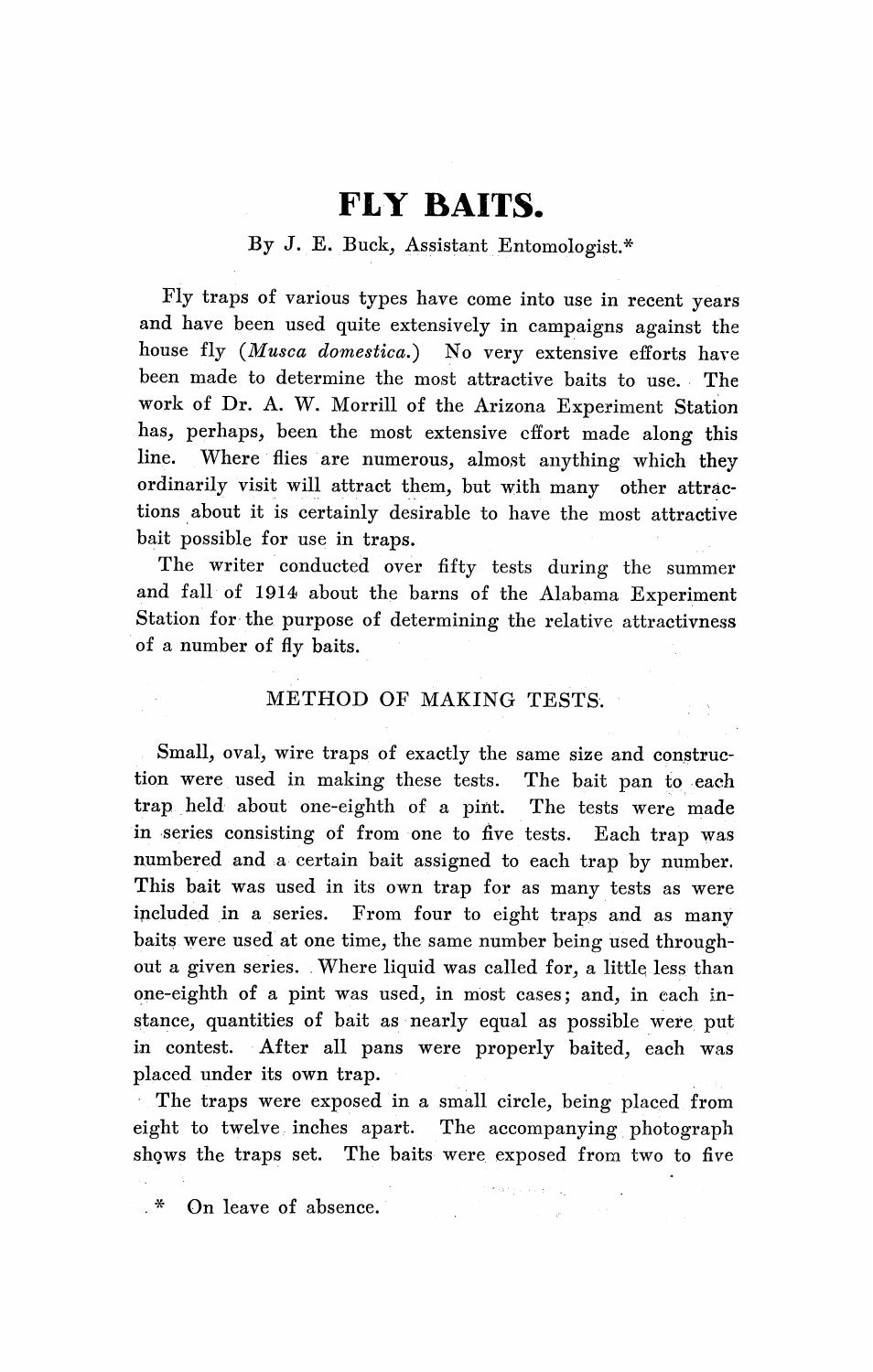

hours in a test and from two to eighteen hours in a series. After the traps were exposed a definite time, the holes by which the flies gained entrance were stopped, the traps placed in a fumi $gation$  tank and the flies killed with carbon disulphide. The flies were then counted and the number attracted by each bait was recorded. The total number of flies caught by all baits in **each test was used as a basis for estimating the per cent caught** by each bait in each test.

The grand total of all flies caught in all the tests of a series was taken as a basis on which to calculate the percentage of the total number caught by each bait in all the tests of a series. In all tests, the baits were exposed 138 hours, catching a total of 104,041 flies. This makes an average of 753 per hour for all traps, or over 100 per hour for each trap used. The number caught, however, depends on the number of flies present. In the first test, one of these small traps, holding about a quart, caught over 1700 flies in two hours. Flies were much more numerous then, however, than at any other time during the season.

Twelve series of tests were made. Summary tables of two of these are given to illustrate the method of work. Series 9 included some of the best baits of all preceding tests and eight new traps were used in making the tests. The regular use of the traps was found to affect the results slightly. In fact, the action of chemicals on one of the trap pans made it repulsive to the flies and consequently useless. The baits in series 9 (See Table II) are among the very best, consequently the per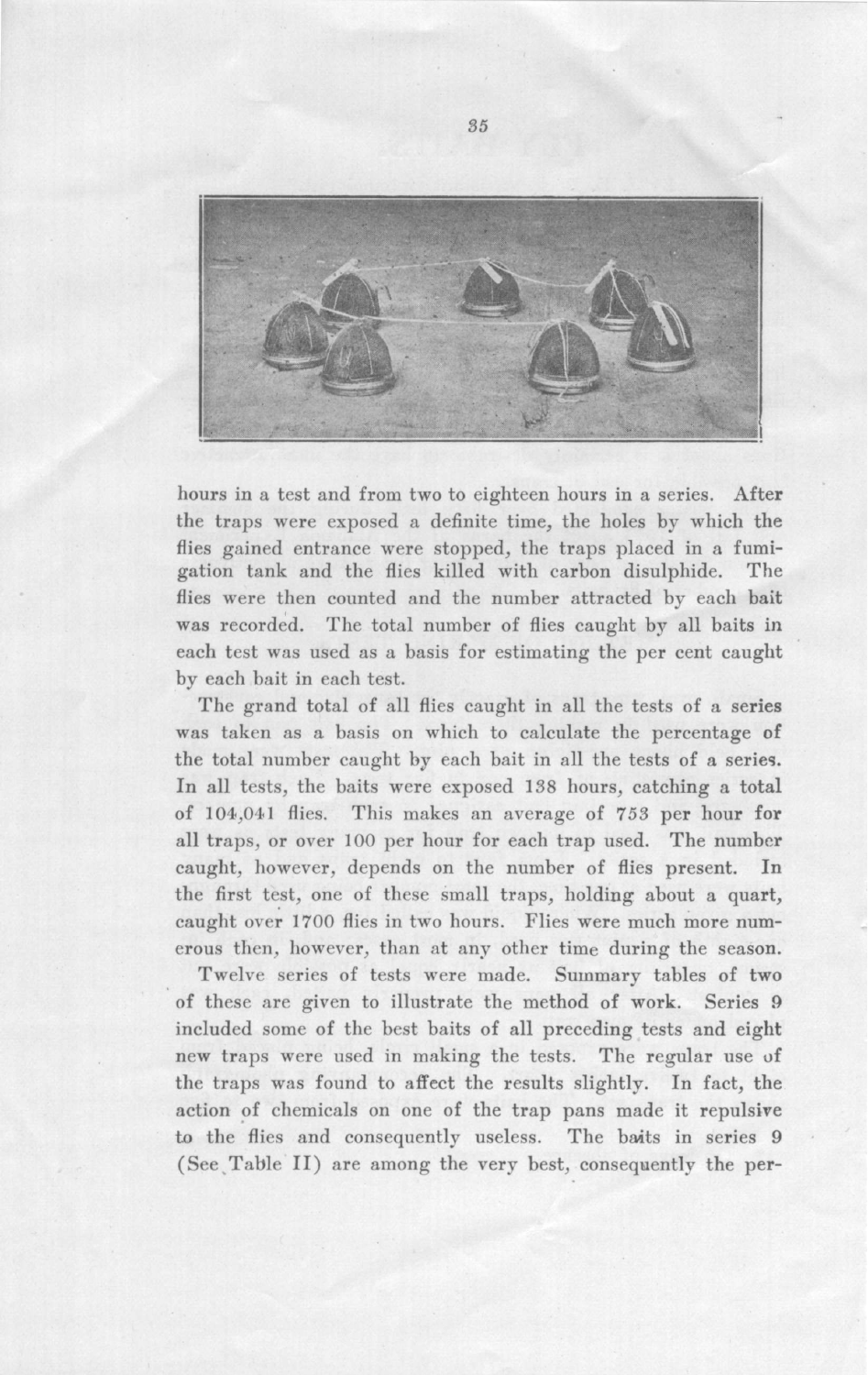centage results are rather close. The results of this series were used as a check on all other tests. In series 5, (See Table I) the variations in results are much more noticeable, as is the case in very many of the other tests made.

The results in Table I. were obtained by using each trap in four tests totalling twelve hours each; those in Table II. by using each trap in five tests totalling eighteen hours each.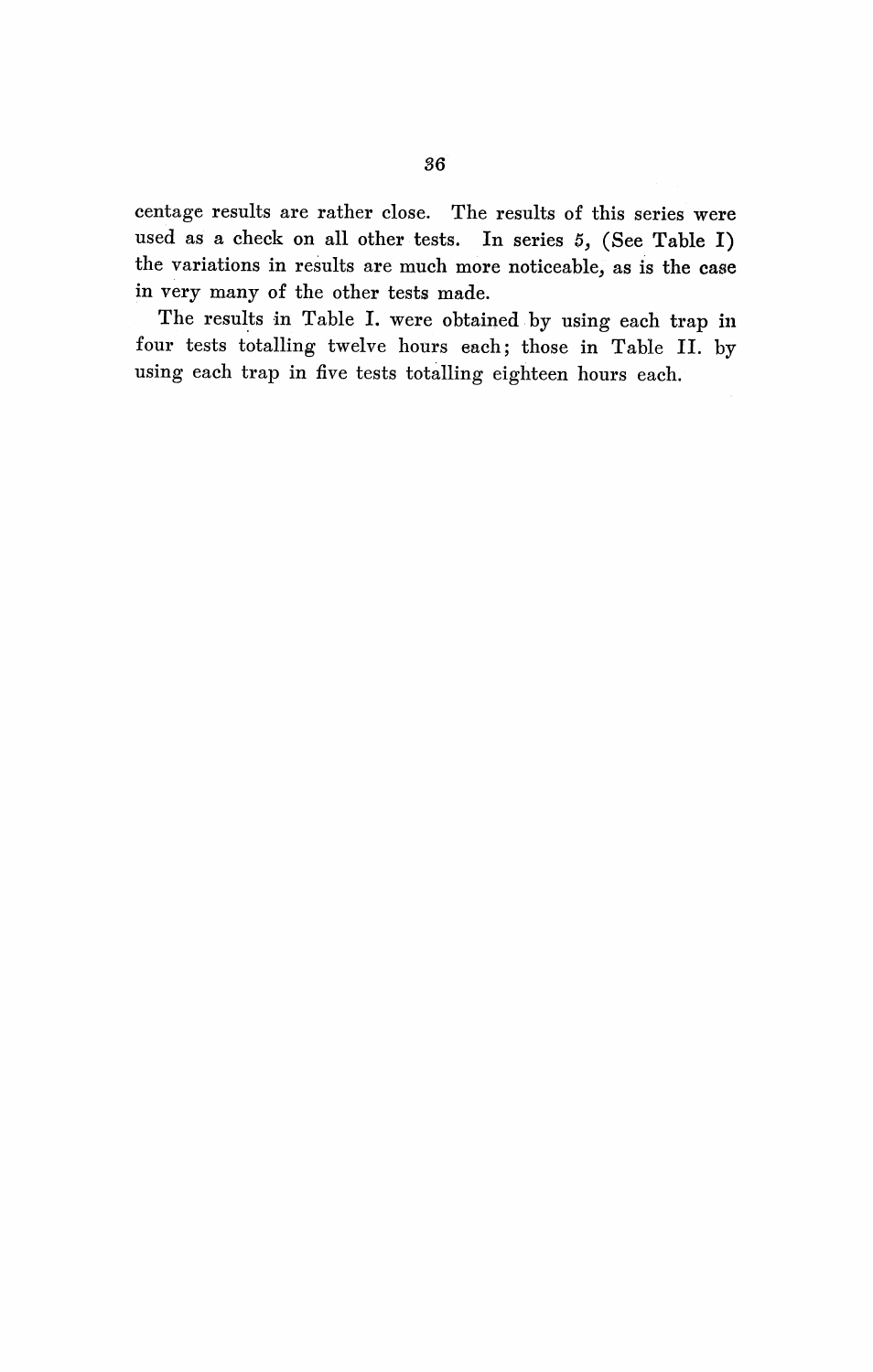TABLE I. RESULTS OF **TESTS IN SERIES** *5.*

| Light bread, $10\%$ grain alcohol, and sugar<br>1<br>Light bread, 5% grain alcohol, and sugar<br>$\mathfrak{D}$ | 1031 |       |
|-----------------------------------------------------------------------------------------------------------------|------|-------|
|                                                                                                                 |      | 10.23 |
|                                                                                                                 | 1809 | 17.95 |
| Light bread, sweet milk containing $10\%$ grain                                                                 |      |       |
| 3                                                                                                               | 2463 | 24.45 |
| Light bread, sweet milk containing $10\%$ for-                                                                  |      |       |
| maldehyde.<br>4                                                                                                 | 571  | 5.66  |
| Light bread, sweet milk containing $10\%$ for-                                                                  |      |       |
| maldehyde, and sugar<br>5                                                                                       | 1154 | 11.55 |
| Decayed banana, water, and a little sugar 6                                                                     | 1392 | 13.82 |
| Decayed banana 10% formaldehyde, and sugar<br>7                                                                 | 1652 | 16.40 |

## **TABLE II. RESULTS OF TESTS IN SERIES 9.**

| KIND OF BAIT.                                   | of Trap<br>ģ. | त्त् |       |
|-------------------------------------------------|---------------|------|-------|
| Light bread, sweet milk containing $10\%$ grain |               |      |       |
|                                                 | 1             | 2377 | 13.78 |
| Light bread, equal parts of sweet milk and      |               |      |       |
| water containing $5\%$ formaldehyde, and sugar  | 2             | 2549 | 14.78 |
| Light bread, buttermilk, and sugar cane syrup   | 3             | 1281 | 7.42  |
|                                                 | 4             | 2022 | 11.72 |
| Light bread, sweet milk containing $5\%$ grain  |               |      |       |
|                                                 | 5             | 2167 | 12.55 |
| Light bread, butter milk containing $3\%$ grain |               |      |       |
|                                                 | 6             | 2264 | 13.12 |
| Light bread, butter milk containing 7% for-     |               |      |       |
|                                                 | 7             | 2844 | 16.43 |
|                                                 | 8             | 1739 | 10.08 |

 $\label{eq:2.1} \frac{1}{\sqrt{2}}\int_{\mathbb{R}^3} \frac{1}{\sqrt{2}}\left(\frac{1}{\sqrt{2}}\right)^2\left(\frac{1}{\sqrt{2}}\right)^2\left(\frac{1}{\sqrt{2}}\right)^2\left(\frac{1}{\sqrt{2}}\right)^2\left(\frac{1}{\sqrt{2}}\right)^2\left(\frac{1}{\sqrt{2}}\right)^2.$ 

 $37^{\circ}$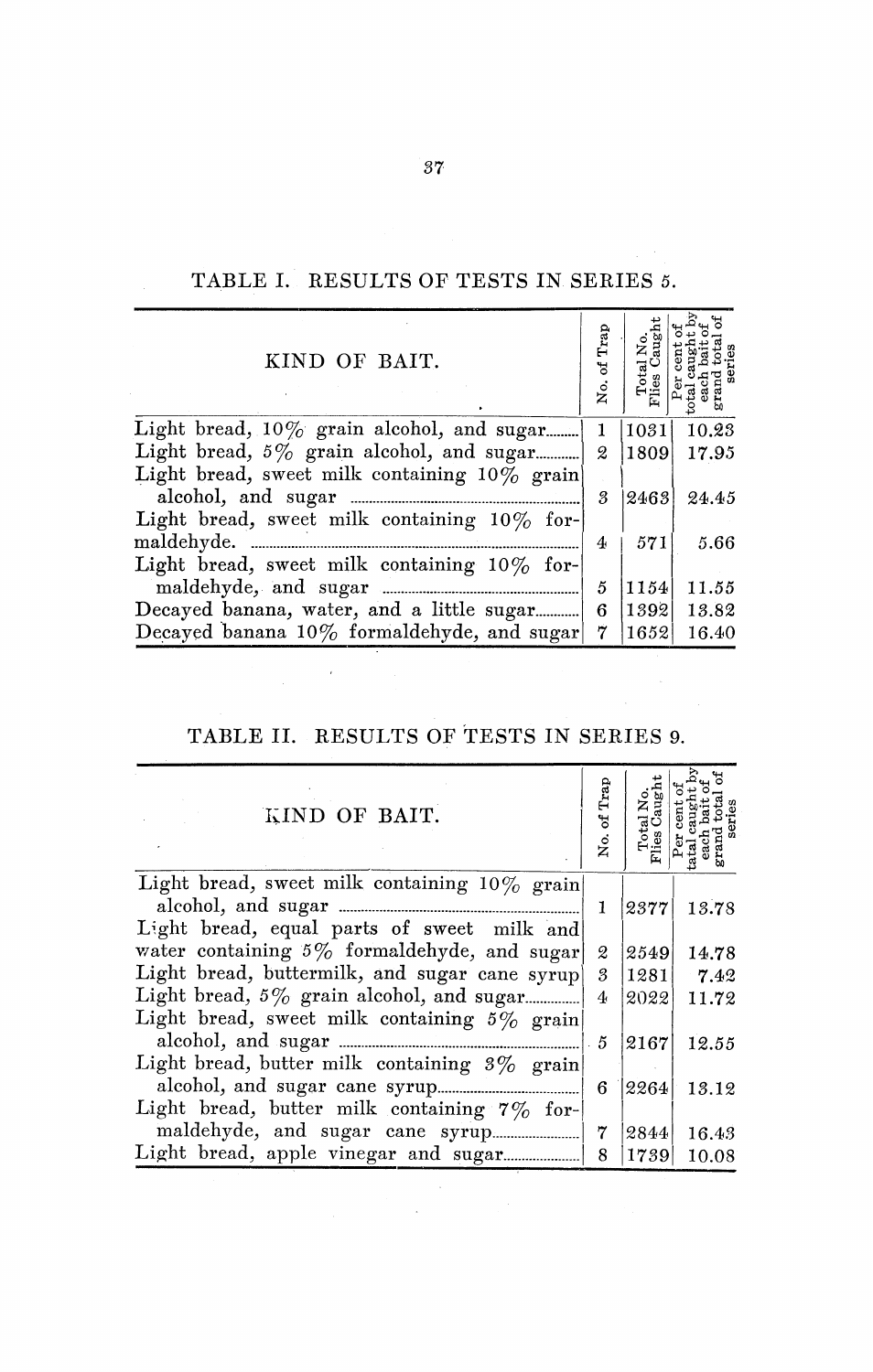## RESULTS OF THE EXPERIMENTS.

Space will not permit giving the tables showing details of the experiments, consequently only the more important results can be given here. The following are the most important baits, approximately in the order of their attractiveness. All of these baits have been thoroughly tested in comparison with each other, and with still others, and can be thoroughly relied upon for good results.

First. Light bread, buttermilk (to which 7 per cent. commercial formaldehyde (40 per cent.) has been added,) and a little sugar or syrup-preferably syrup.

Second. Light bread, equal parts of sweet milk and water to which has been added 5 per cent. commercial formaldehyde (40 per cent.) and a little sugar.

Third. Light bread, sweet milk containing 10 per cent. grain alcohol (95 per cent.) and a little sugar.

Fourth. Light bread, buttermilk to which has been added 3 per cent grain alcohol (95 per cent.) and a little sugar or syrup-preferably syrup.

Fifth. Light bread, sweet milk containing *5* per cent. commercial formaldehyde (40 per cent.) and a little sugar.

Sixth. Light bread, buttermilk, sugar or syrup, preferably syrup. This bait, when left in bait pan several days, fresh bait being added as needed, is very attractive. It is improved by the fermentation.

Seventh. Light bread, 8 per cent. to 8 per cent. grain alcohol (95 per cent.) and a little sugar.

Eighth. Light bread, fresh apple vinegar, and a little sugar. Ninth. Light bread, 7 per cent. commercial formaldehyde (40 per cent.) and a little sugar.

Tenth. Decayed banana. This makes fairly good bait alone, but its value is considerably increased by adding a little water and sugar, or 5 per cent formaldehyde and sugar.

Eleventh. Fresh yeast, light bread, water and a little sugar. Twelfth. Fish scraps. This bait was tested once with three other baits previously tested. Of the 1759 flies caught this bait caught 13.24 per cent. decaying banana 19.72 per cent. butter